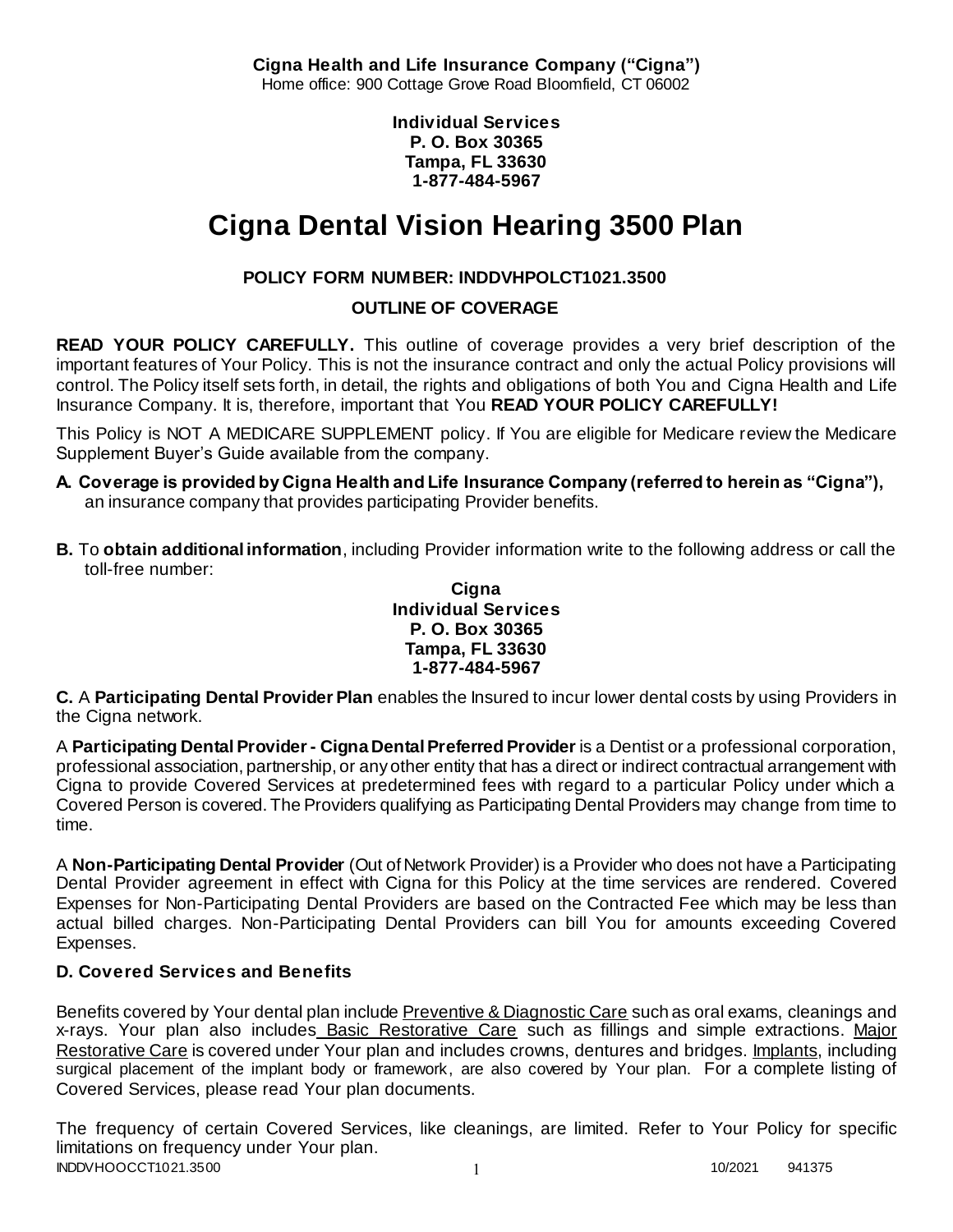### **Benefit Schedule**

The benefits outlined in the table below show the payment percentages for Covered Expenses **AFTER** any applicable Deductibles have been satisfied unless otherwise stated.

# **CIGNA DENTAL, VISION, AND HEARING INSURANCE** *The Schedule*

#### **For You and Your Dependents**

#### **The Schedule – Dental Benefits**

If You select a Participating Dental Provider, Your cost will be less than if You select a Non-Participating Dental Provider.

#### **Emergency Services**

The Benefit Percentage payable for Emergency Services charges made by a Non-Participating Dental Provider is the same Benefit Percentage as for Participating Dental Provider Charges. Dental Emergency services are required immediately to either alleviate pain or to treat the sudden onset of an acute dental condition. These are usually minor procedures performed in response to serious symptoms, which temporarily relieve significant pain, but do not effect a definitive cure, and which, if not rendered, will likely result in a more serious dental or medical complication.

#### **Dental Deductibles**

Dental Deductibles are expenses to be paid by You or Your Dependent. Dental Deductibles are in addition to any Coinsurance. Once the Dental Deductible maximum in The Schedule has been reached You and Your family need not satisfy any further dental deductible for the rest of that year.

#### **Participating Dental Provider Payment**

Participating Dental Provider services are paid based on the Contracted Fee agreed upon by the provider and Cigna.

#### **Non-Participating Dental Provider Payment**

Non-Participating Dental Provider services are paid based on the Contracted Fee.

| DENTAL BENEFIT HIGHLIGHTS                              |                     |
|--------------------------------------------------------|---------------------|
| Classes I, II, III, IX<br><b>Calendar Year Maximum</b> | \$2,500 per person  |
| <b>Class IX Lifetime Maximum</b>                       | $$2,000$ per person |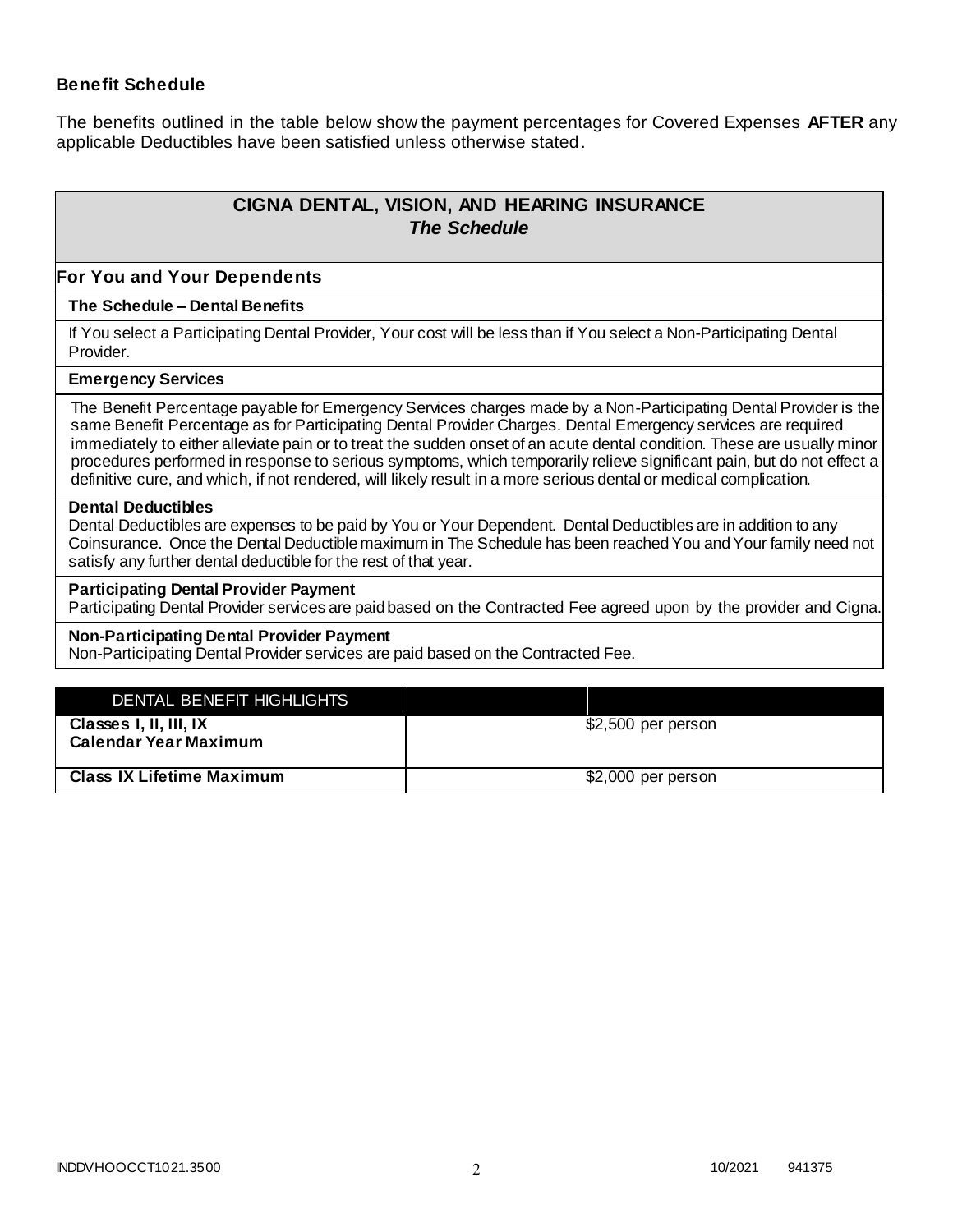| DENTAL BENEFIT HIGHLIGHTS                                                                                                                                                                                                                                                 |                                                  |
|---------------------------------------------------------------------------------------------------------------------------------------------------------------------------------------------------------------------------------------------------------------------------|--------------------------------------------------|
| <b>Calendar Year Dental Deductible</b>                                                                                                                                                                                                                                    | \$100 per person                                 |
| Individual                                                                                                                                                                                                                                                                |                                                  |
|                                                                                                                                                                                                                                                                           | Not Applicable to Class I                        |
| <b>Class I</b>                                                                                                                                                                                                                                                            | The Percentage of Covered Expenses the Plan Pays |
| Preventive Care<br>Oral Exams<br>Routine Cleanings<br>Routine X-rays<br>Non-Routine X-rays<br>Fluoride Application<br><b>Sealants</b><br>Space Maintainers (non-orthodontic)<br>Emergency Care to Relieve Pain                                                            | 100%                                             |
| <b>Class II</b>                                                                                                                                                                                                                                                           | The Percentage of Covered Expenses the Plan Pays |
| <b>Basic Restorative</b><br>Fillings<br>Surgical Extraction of Impacted Teeth<br>Oral Surgery, Simple Extractions<br>Relines, Rebases, and Adjustments<br>Repairs - Bridges, Crowns, and Inlays<br>Repairs - Dentures                                                     | 80% after dental deductible                      |
| <b>Class III</b>                                                                                                                                                                                                                                                          | The Percentage of Covered Expenses the Plan Pays |
| <b>Major Restorative</b><br>Crowns / Inlays / Onlays<br>Root Canal Therapy / Endodontics<br><b>Minor Periodontics</b><br><b>Major Periodontics</b><br>Oral Surgery, All Except Simple Extractions<br>Prosthesis Over Implant<br>Anesthetics<br>Dentures<br><b>Bridges</b> | 50% after dental deductible                      |
| <b>Class IX</b>                                                                                                                                                                                                                                                           | The Percentage of Covered Expenses the Plan Pays |
| Implants                                                                                                                                                                                                                                                                  | 50% after plan deductible                        |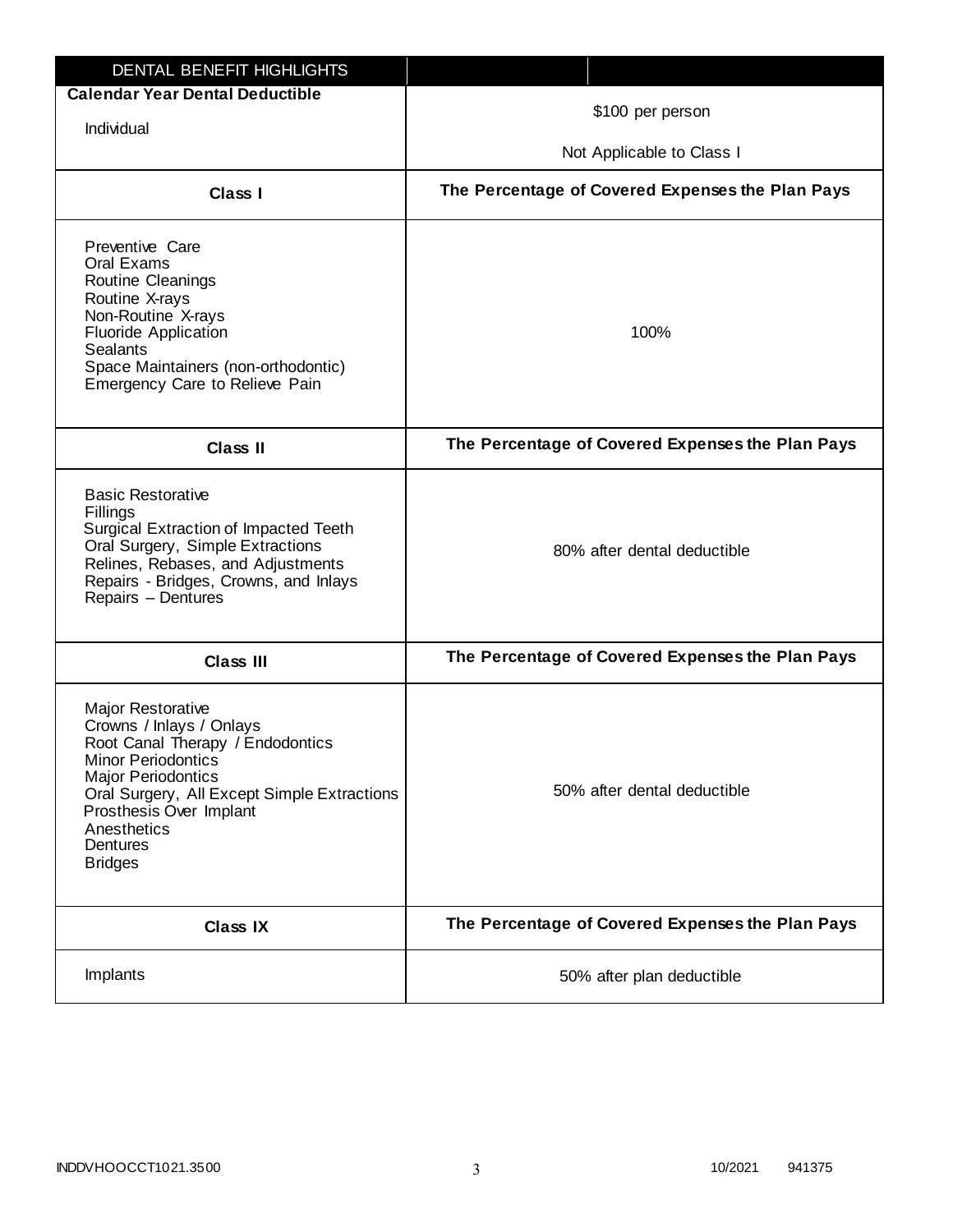| The Schedule - Vision Benefits                                                                  |                                                                                          |
|-------------------------------------------------------------------------------------------------|------------------------------------------------------------------------------------------|
| <b>VISION BENEFIT HIGHLIGHTS</b>                                                                |                                                                                          |
| Eye Examinations, including refraction                                                          | The plan pays 90% of expenses, not to exceed a \$100 calendar<br>year maximum per person |
| Materials (corrective eyeglasses or contact<br>lenses, including fittings and follow-up visits) | \$300 calendar year maximum per person                                                   |

| The Schedule - Hearing Benefits                             |                                        |
|-------------------------------------------------------------|----------------------------------------|
| <b>HEARING BENEFIT HIGHLIGHTS</b>                           |                                        |
| <b>Hearing Examinations</b>                                 | \$50 calendar year maximum per person  |
| Materials (Hearing Aids, including fittings<br>and repairs) | \$700 calendar year maximum per person |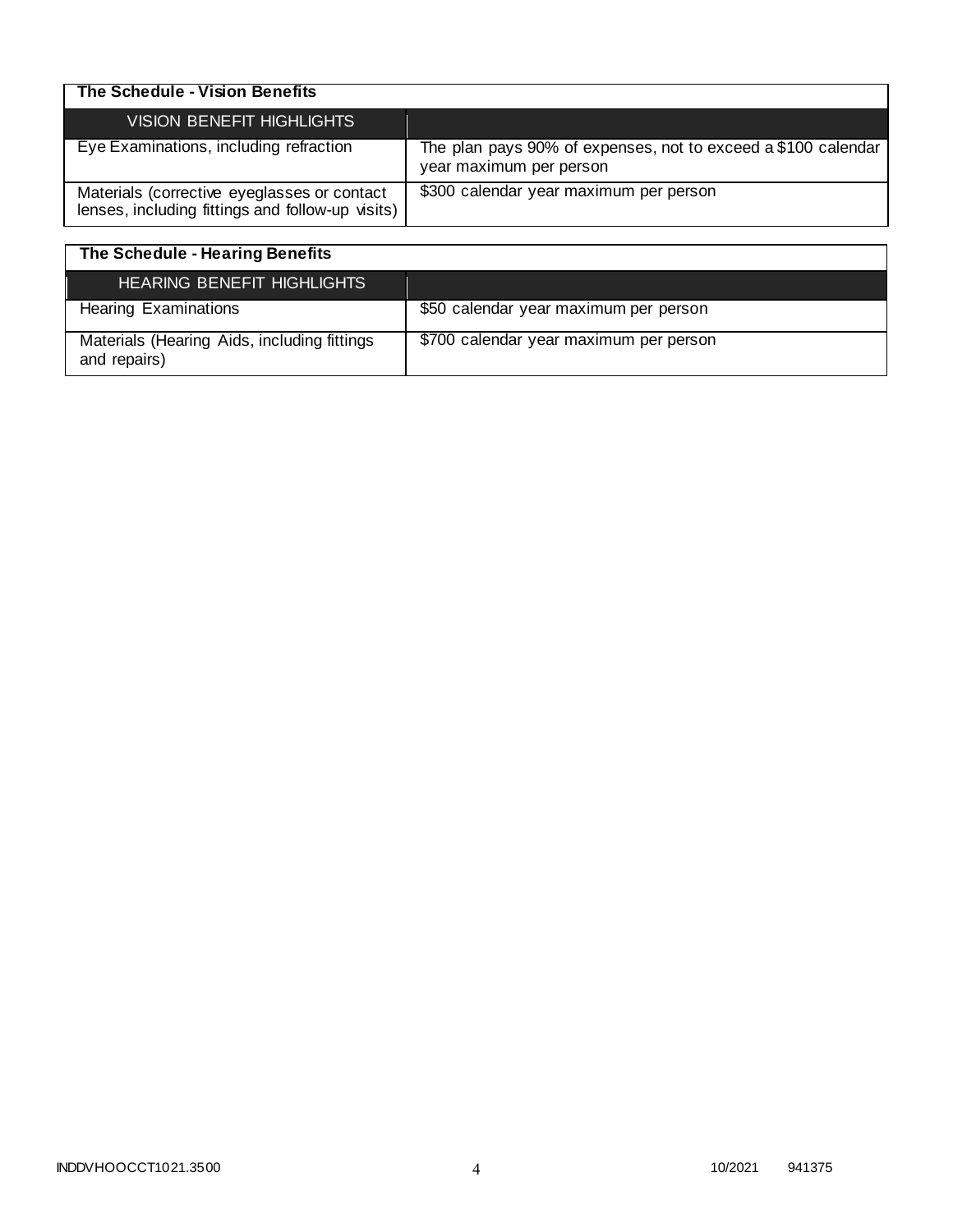# **Waiting Periods**

A Covered Person may access their dental, vision, and hearing benefit insurance once he or she has satisfied the following waiting periods.

- there is no waiting period for Class I or II dental benefits or for vision and hearing benefits.
- after 6 consecutive months of coverage dental benefits will increase to include the list of Class III procedures.
- after 12 consecutive months of coverage dental benefits will increase to include the list of Class IX procedures.

### **Missing Teeth Limitation**

There is no payment for replacement of teeth that are missing when a person first becomes insured. This payment limitation no longer applies after 24 months of continuous coverage.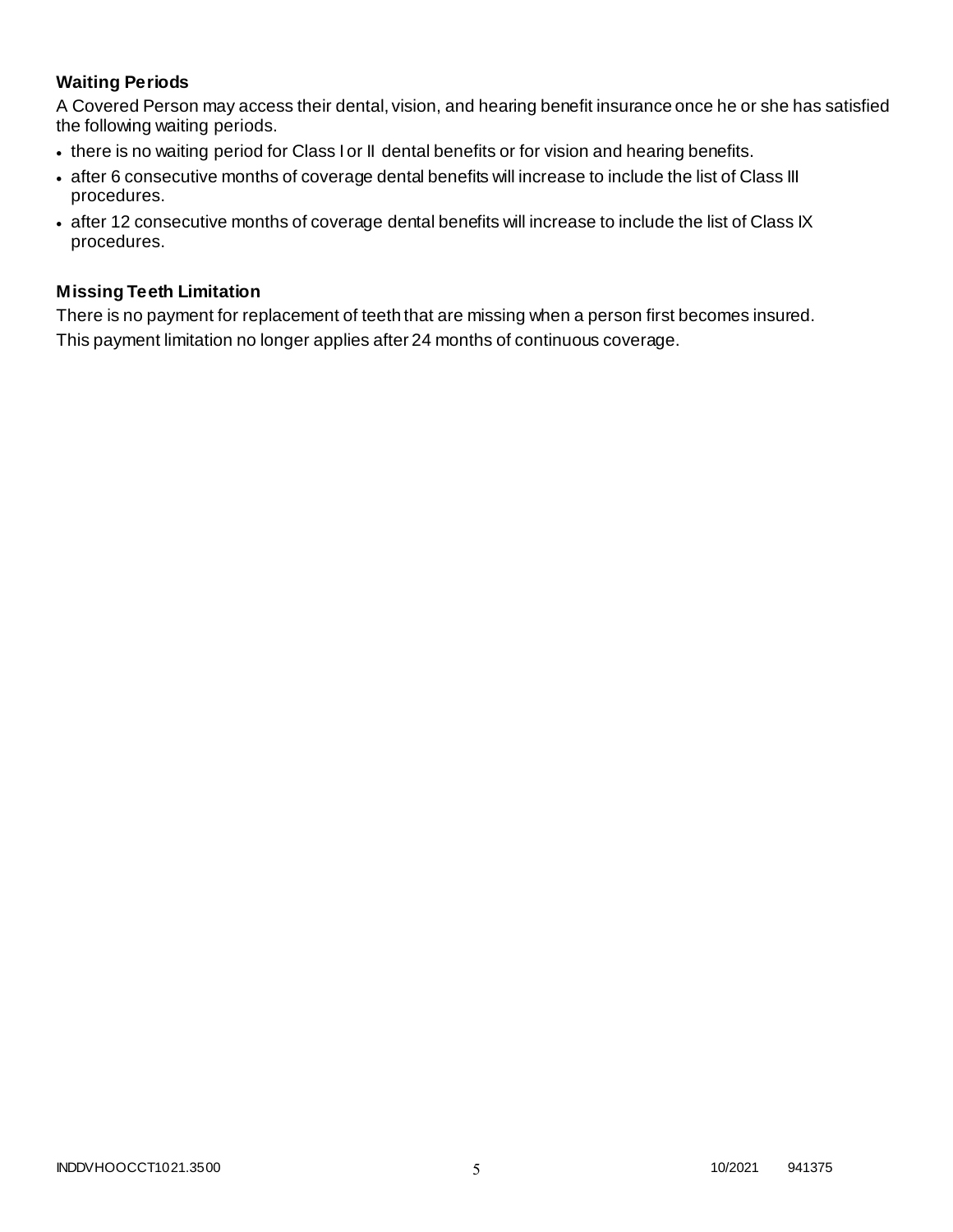# **E. Insured's Financial Responsibility**

The Insured is responsible for paying the monthly or quarterly premium on a timely basis. The Insured is also responsible to pay Providers for charges that are applied to the Deductibles, Coinsurance, and any amounts charged by Non-Participating Dental Providers in excess of the Contracted Fee. In addition, any charges for Medically Necessary and/or Dentally Necessary items that are excluded under the Policy are the responsibility of the Insured.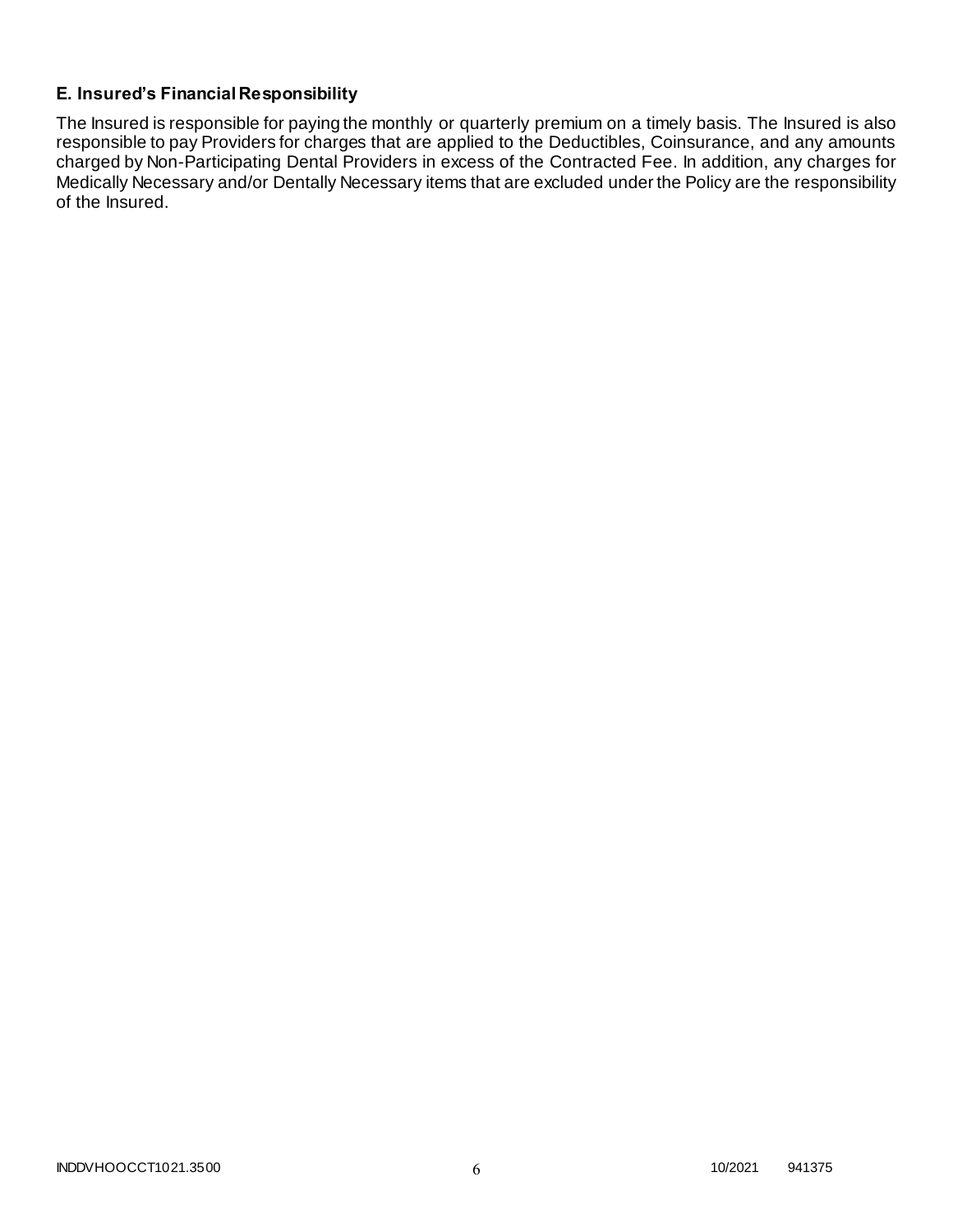# **F. Exclusions And Limitations: What Is Not Covered By This Policy**

# **Expenses Not Covered**

Covered Expenses will not include, and no payment will be made for:

- procedures which are not included in the list of Covered Dental Services, Covered Vision Services, or Covered Hearing Services;
- cone beam imaging;
- instruction for plaque control, oral hygiene and diet;
- core build-ups;
- veneers;
- precious or semi-precious metals for crowns, bridges and abutments;
- restoration of teeth which have been damaged by erosion, attrition or abrasion;
- bite registrations; precision or semi-precision attachments; or splinting;
- orthodontic treatment, except for the treatment of cleft lip and cleft palate;
- general anesthesia or intravenous sedation, when used for the purposes of anxiety control or patient management is not covered; may be considered only when medically or dentally necessary and when in conjunction with covered complex oral surgery;
- athletic mouth guards;
- services performed solely for cosmetic reasons;
- personalization or decoration of any dental device or dental work;
- replacement of an appliance per benefit guidelines;
- services that are deemed to be medical in nature;
- services and supplies received from a hospital;
- prescription drugs;
- plano lenses;
- VDT (video display terminal)/computer eyeglass benefit;
- medical or surgical treatment of the eyes;
- any type of corrective vision surgery, including LASIK surgery, radial ketatonomy (RK), automated lamellar keratoplasty (ALK), or conductive keratoplasty (CK);
- Orthoptic or vision training and any associated supplemental testing;
- any eye examination, or any corrective eyewear, required by an employer as a condition of employment;
- safety eyewear;
- sub-normal vision aids or non-prescription lenses;
- Magnification or low vision aids not shown as covered in the Schedule of Vision Coverage;
- Assistive Listening Devices (ALDs);
- medical and/or surgical treatment of the internal or external structures of the ear, including but n ot limited to Cochlear implants;
- Hearing Aids not prescribed by a Licensed Hearing Care Professional;
- ear protective devices or plugs;
- Hearing Aids maintenance/service contracts, ear molds and other miscellaneous repairs;
- Hearing Aids purchased online or over the counter (OTC); or
- Disposable Hearing Aids.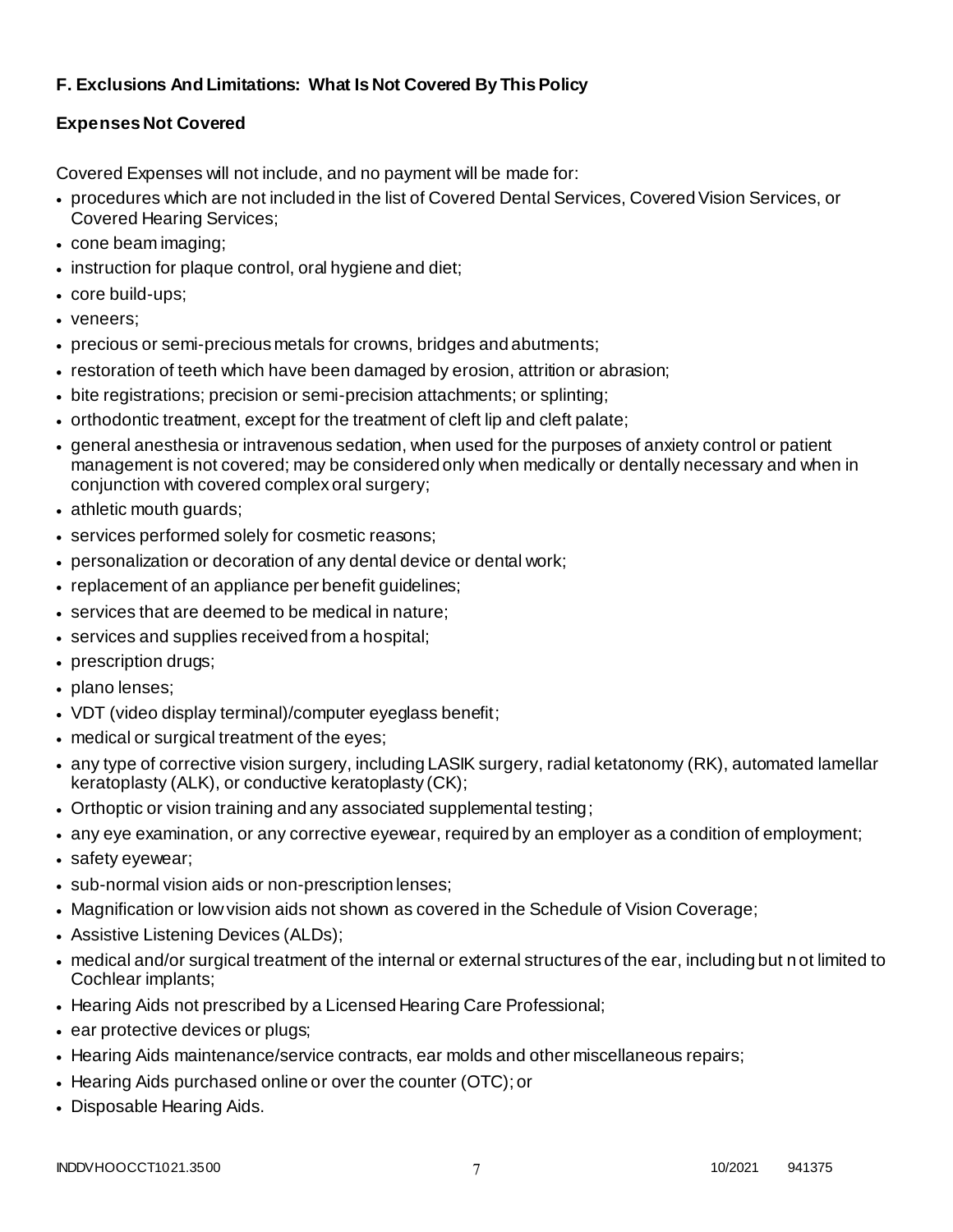### **General Limitations**

No payment will be made for expenses incurred for You or any one of Your Dependents:

- For services not specifically listed as Covered Services in this Policy;
- For services or supplies that are not Medically Necessary;
- For services received before the Effective Date of coverage;
- For services received after coverage under this Policy ends;
- For services for which You have no legal obligation to pay or for which no charge would be made if You did not have insurance coverage;
- For Professional services or supplies received or purchased directly or on Your behalf by anyone, including a Provider, from any of the following:
	- Yourself or Your employer;
	- a person who lives in the Covered Person's home, or that person's employer;
	- a person who is related to the Covered Person by blood, marriage or adoption, or that person's employer.
- for or in connection with an Injury arising out of, or in the course of, any employment for wage or profit;
- for or in connection with a Sickness which is covered under any workers' compensation or similar law;
- for charges made by a Hospital owned or operated by or which provides care or performs services for, the United States Government, if such charges are directly related to a condition which occurred while serving in the military or an associated auxiliary unit;
- services or supplies received due to an act of war, declared or undeclared while serving in the military or an associated auxiliary unit,
- to the extent that payment is unlawful where the person resides when the expenses are incurred;
- for charges which the person is not legally required to pay;
- for charges which would not have been made if the person had no insurance;
- to the extent that billed charges exceed the rate of reimbursement as described in the Schedule;
- for charges for unnecessary care, treatment or surgery;
- to the extent that You or any of Your Dependents is in any way paid or entitled to payment for those expenses by or through a public program, other than Medicaid;
- for or in connection with experimental procedures or treatment methods not approved by the American Dental Association or the appropriate dental specialty society;
- Procedures that are a covered expense under any other plan which provides dental, vision, or hearing benefits;
- To the extent that benefits are paid or payable for those expenses under the mandatory part of any auto insurance policy written to comply with a "no-fault" insurance law or an uninsured motorist insurance law. Cigna will take into account any adjustment option chosen under such part by You or any one of Your Dependents.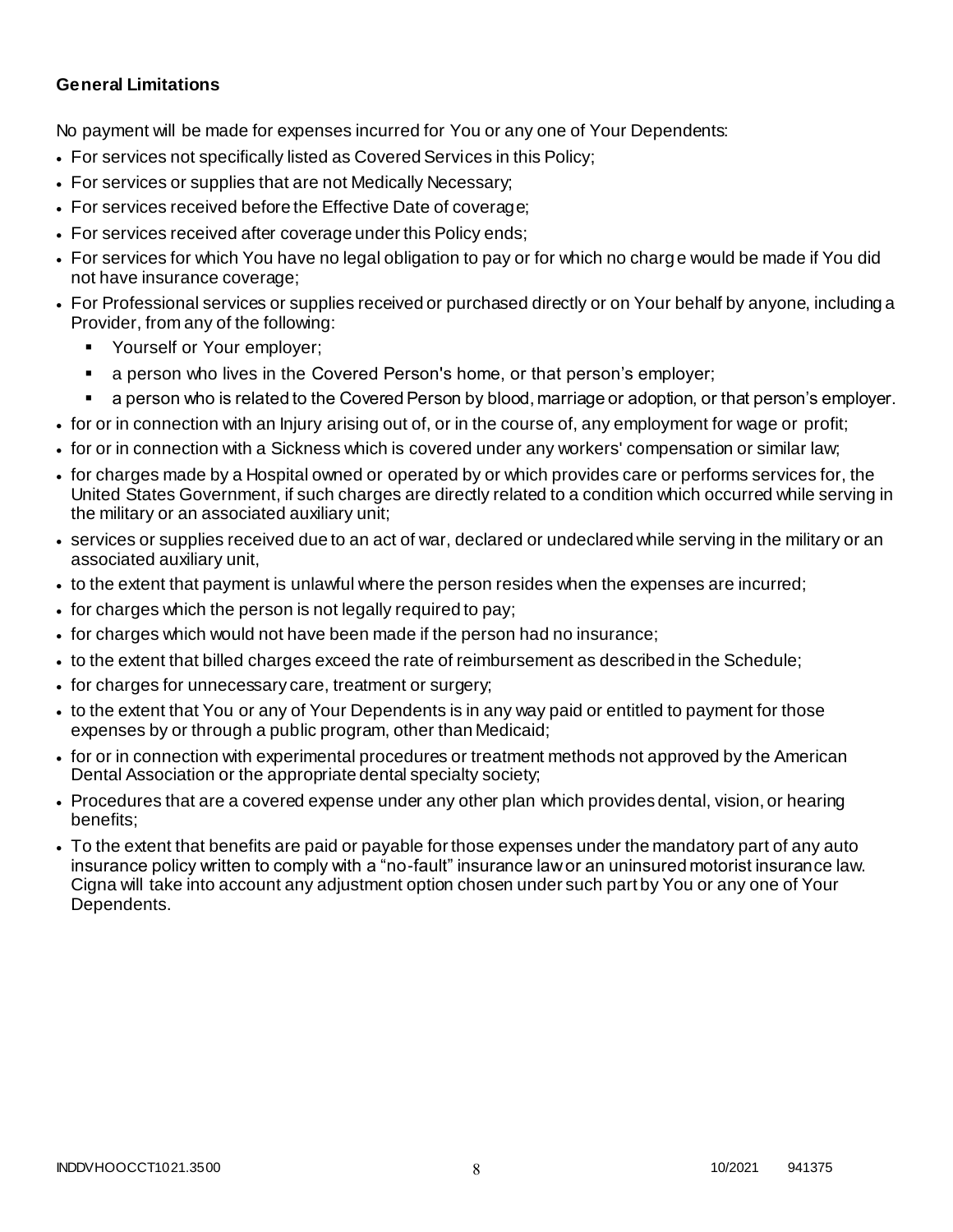### **G. Predetermination of Dental Benefits Program**

Predetermination of Benefits is a voluntary review of a Dentist's proposed treatment plan and expected charges. It is not preauthorization of service and is not required.

The treatment plan should include supporting pre-operative x-rays and other diagnostic materials as requested by Cigna's dental consultant. If there is a change in the treatment plan, a revised plan should be submitted.

Cigna will determine covered dental expenses for the proposed treatment plan. If there is no Predetermination of Benefits, Cigna will determine covered dental expenses when it receives a claim.

Review of proposed treatment is advised whenever extensive dental work is recommended when charges exceed **\$500**.

Predetermination of Benefits is not a guarantee of a set payment. Payment is based on the services that are actually delivered and the coverage in force at the time services are completed.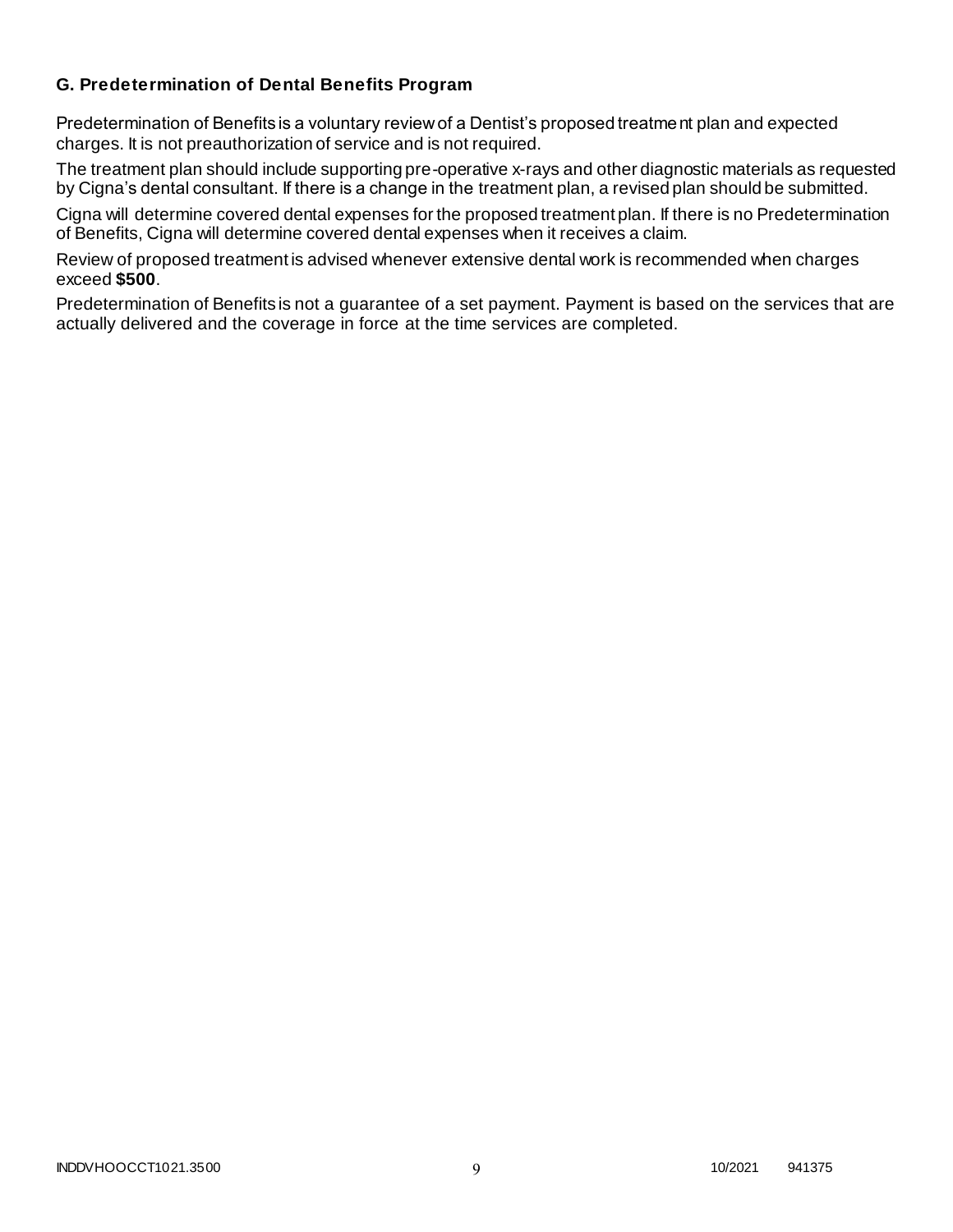### **H. General Provisions**

### **WHEN YOU HAVE A COMPLAINT OR AN APPEAL**

For the purposes of this section, any reference to "You," "Your" or "Yourself" also refers to a representative or provider designated by You to act on Your behalf, unless otherwise noted.

We want You to be completely satisfied with the care You receive. That is why We have established a process for addressing Your concerns and solving Your problems.

#### **Start with Member Services**

We are here to listen and help. If You have a concern regarding a person, a service, the quality of care, or contractual benefits, You can call Our toll-free number and explain Your concern to one of Our Customer Service representatives. You can also express that concern in writing. Please call or write to Us at the following:

Customer Services Toll-Free Number or address on mycigna.com, explanation of benefits or claim form

We will do Our best to resolve the matter on Your initial contact. If We need more time to review or investigate Your concern, We will get back to You as soon as possible, but in any case within 30 days. If You are not satisfied with the results of a coverage decision, You can start the appeals procedure.

#### **Appeals Procedure**

Cigna has a two step appeals procedure for coverage decisions. To initiate an appeal, You must submit a request for an appeal in writing within 365 days of receipt of a denial notice. You should state the reason why You feel Your appeal should be approved and include any information supporting Your appeal. If You are unable or choose not to write, You may ask to register Your appeal by telephone. Call or write to Us at the toll-free number or address on Your Benefit Identification card, explanation of benefits or claim form.

#### **Level One Appeal**

Your appeal will be reviewed and the decision made by someone not involved in the initial decision. Appeals involving Medical Necessity or clinical appropriateness will be considered by a health care professional.

For level one appeals, We will respond in writing with a decision within 30 calendar days after We receive an appeal for a postservice coverage determination. If more time or information is needed to make the determination, We will notify You in writing to request an extension of up to 15 calendar days and to specify any additional information needed to complete the review.

If You are not satisfied with Our level-one appeal decision, You may request a level-two appeal.

#### **Level Two Appeal**

If You are dissatisfied with Our level one appeal decision, You may request a second review. To start a level two appeal, follow the same process required for a level one appeal.

Most requests for a second review will be conducted by the Appeals Committee, which consists of at least three people. Anyone involved in the prior decision may not vote on the Committee. For appeals involving Medical Necessity or clinical appropriateness, the Committee will consult with at least one Dentist reviewer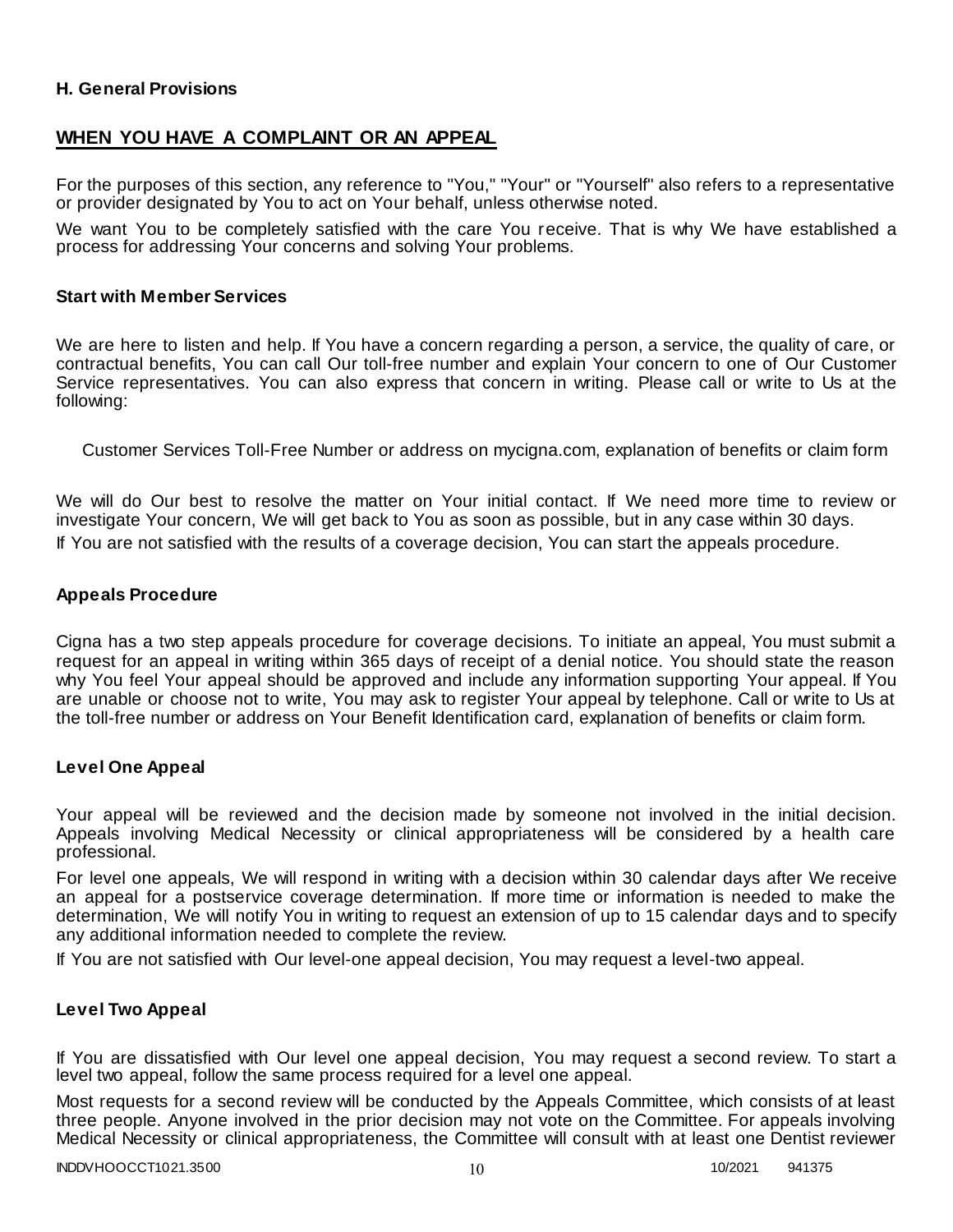in the same or similar specialty as the care under consideration, as determined by Cigna's Dentist reviewer. You may present Your situation to the Committee in person or by conference call.

For level two appeals We will acknowledge in writing that We have received Your request and schedule a Committee review. For postservice claims, the Committee review will be completed within 30 calendar days. If more time or information is needed to make the determination, We will notify You in writing to request an extension of up to 15 calendar days and to specify any additional information needed by the Committee to complete the review. You will be notified in writing of the Committee's decision within five working days after the Committee meeting, and within the Committee review time frames above if the Committee does not approve the requested coverage.

### **Notice of Benefit Determination on Appeal**

Every notice of an appeal decision will be provided in writing or electronically and, if an adverse determination, will include:

- (1) the specific reason or reasons for the denial decision;
- (2) reference to the specific Policy provisions on which the decision is based;
- (3) a statement that the claimant is entitled to receive, upon request and free of charge, reasonable access to and copies of all documents, records, and other Relevant Information as defined;
- (4) upon request and free of charge, a copy of any internal rule, guideline, protocol or other similar criterion that was relied upon in making the adverse determination regarding Your appeal, and an explanation of the scientific or clinical judgment for a determination that is based on a medical necessity, experimental treatment or other similar exclusion or limit.

#### **Relevant Information**

Relevant Information is any document, record, or other information which was relied upon in making the benefit determination; was submitted, considered, or generated in the course of making the benefit determination, without regard to whether such document, record, or other information was relied upon in making the benefit determination; demonstrates compliance with the administrative processes and safeguards required by federal law in making the benefit determination; or constitutes a statement of policy or guidance with respect to the plan concerning the denied treatment option or benefit or the claimant's diagnosis, without regard to whether such advice or statement was relied upon in making the benefit determination.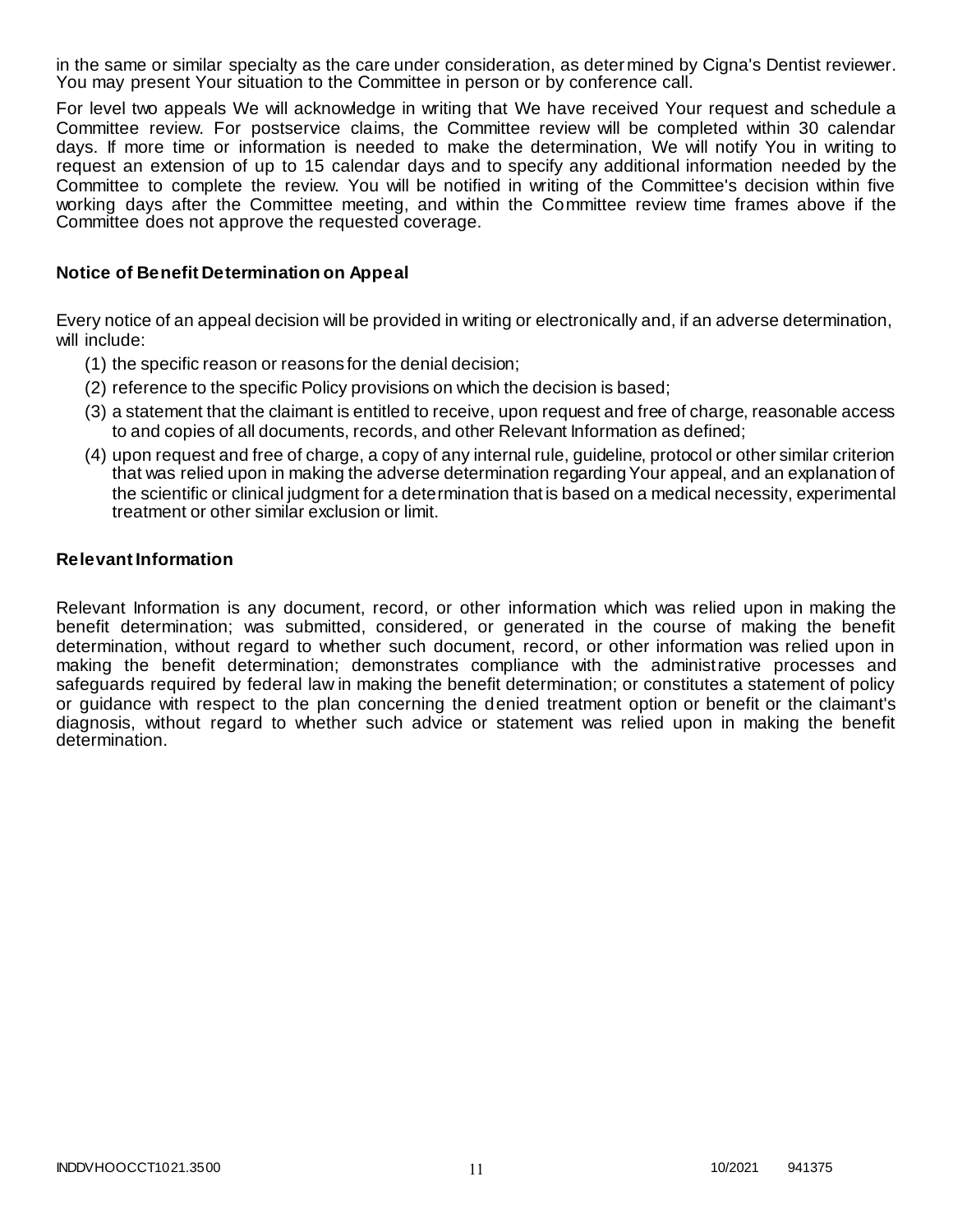# **I. Participating Dental Providers**

Cigna will provide a current list of Dentists currently participating with Cigna and their locations to each Covered Person upon request.

To verify if a Dentist is currently participating with Cigna and is accepting new Cigna Insureds, the Covered Person should visit Our website at mycigna.com.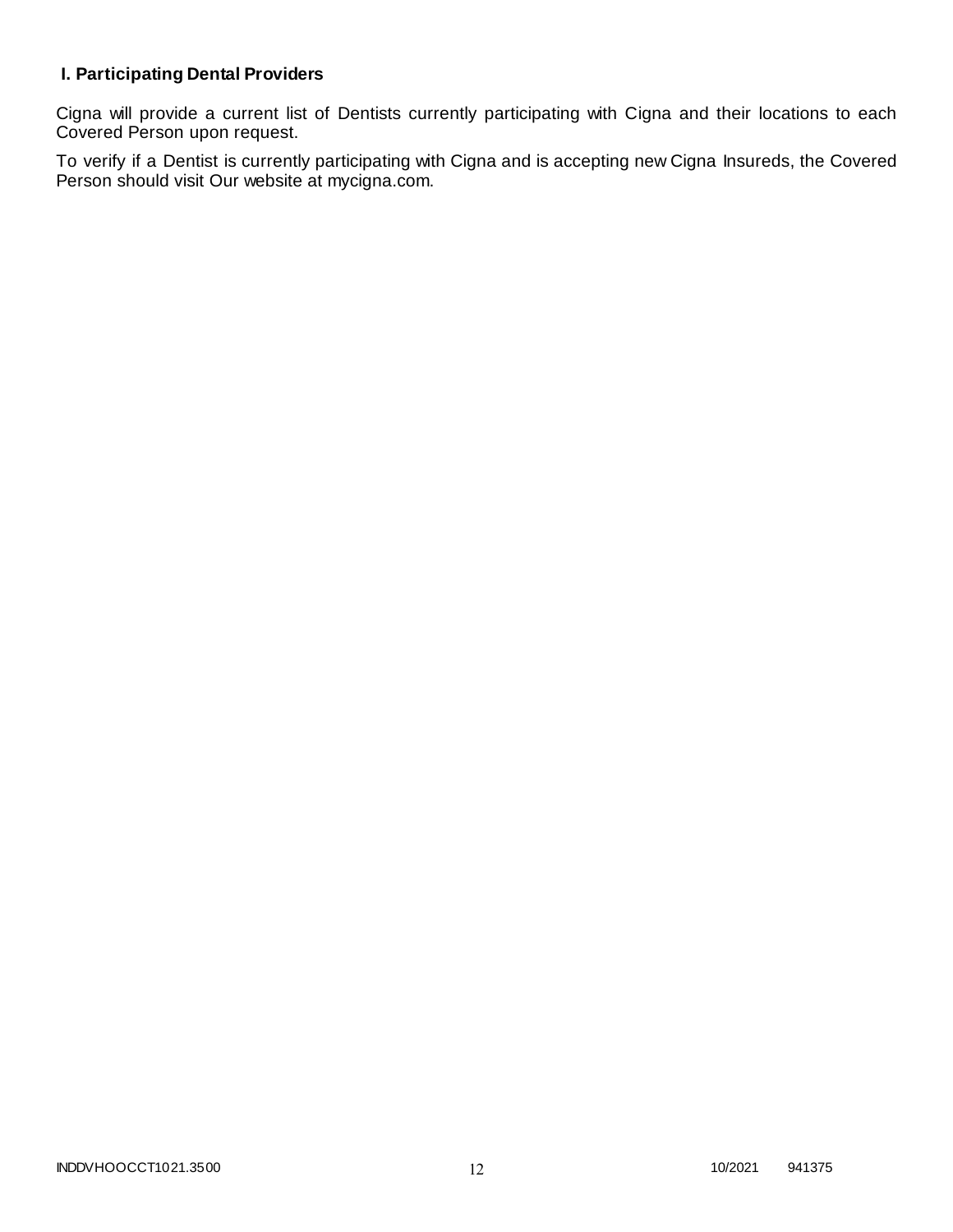### **J. Renewability, Eligibility, and Continuation**

1. The Policy will renew except for the specific events stated in the Policy. Cigna may change the premiums of the Policy with 60 days written notice to the Insured. However, Cigna will not refuse to renew or change the premium schedule for the Policy on an individual basis, but only for all Insureds in the same class and covered under the same Policy as You.

2. The individual plan is designed for residents of Connecticut who are not enrolled under or covered by any other group or individual health coverage. You must notify Cigna of all changes that may affect any Covered Person's eligibility under the Policy.

3. You or Your Dependent(s) will become ineligible for coverage:

- When premiums are not paid according to the due dates and grace periods described in the premium section.
- With respect to Your Spouse, Domestic Partner, or partner to a Civil Union: when the Spouse is no longer married to the Insured or when the union is dissolved.
- With respect to You and Your Family Member(s): when You no longer meet the requirements listed in the Conditions of Eligibility section;
- The date the Policy terminates.
- When the Insured no longer lives in the Service Area.

4. If a Covered Person's eligibility under this Plan would terminate due to the Insured's death, divorce or if other Dependents would become ineligible due to age or no longer qualify as dependents for coverage under this Plan; except for the Insured's failure to pay premium, the Covered Person's insurance will be continued if the Covered Person exercising the continuation right notifies Cigna and pays the appropriate monthly premium within 60 days following the date this Policy would otherwise terminate. Any waiting periods in the new Plan will be considered as being met to the extent coverage was in force under this Plan.